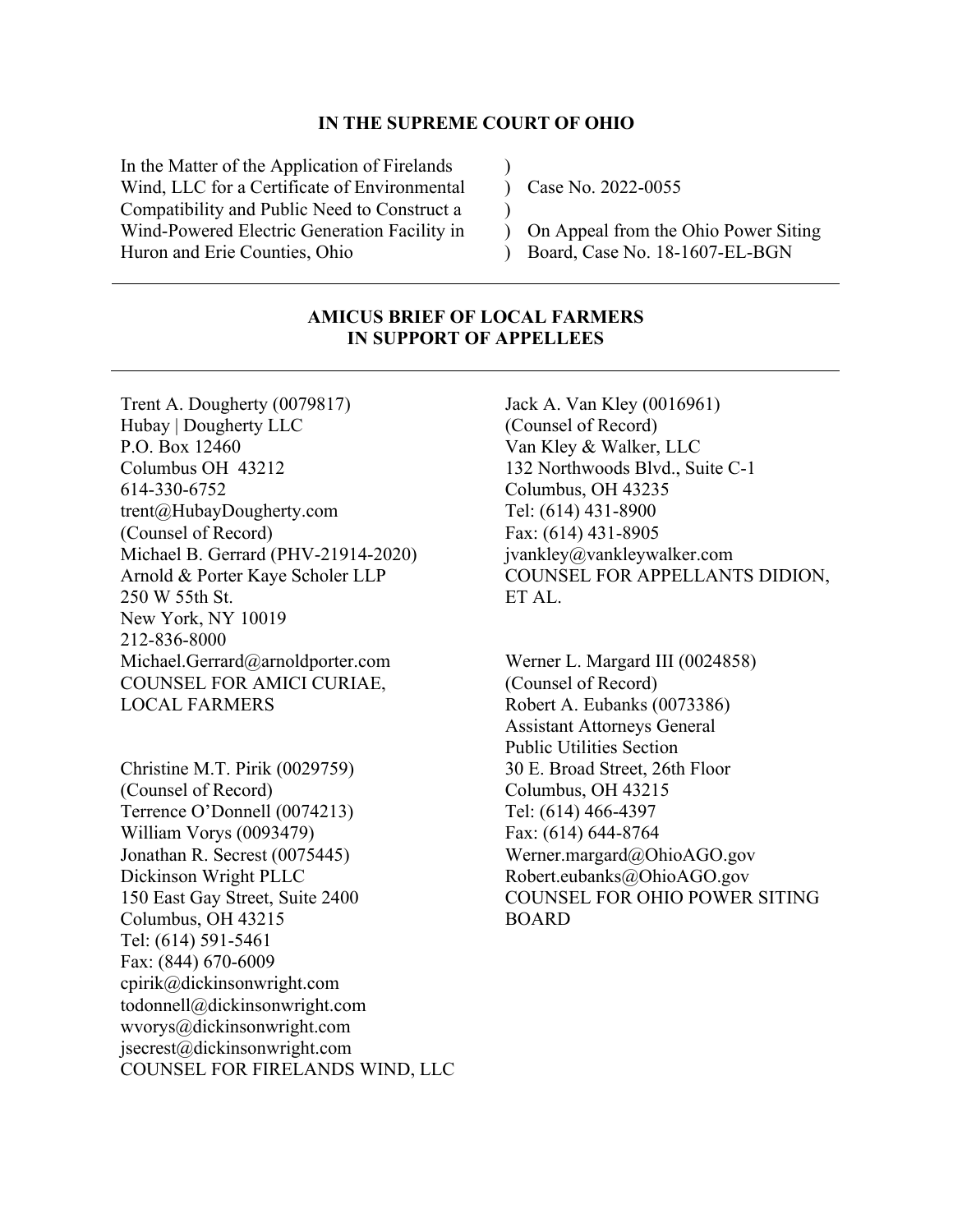# **TABLE OF CONTENTS**

| Proposition of Law No. I: The Board Properly Considered the Project's Economic Impacts in<br>Determining that the Project Will Serve the Public Interest, Convenience, and Necessity 5 |
|----------------------------------------------------------------------------------------------------------------------------------------------------------------------------------------|
| Ample Evidence in the Record Supports the Board's Conclusion that the Project<br>A.                                                                                                    |
| The Board Reasonably Considered Evidence from Both Sides as to the Project's<br><b>B.</b>                                                                                              |
| Proposition of Law No. II: The Board Properly Considered the Project's Environmental<br>Impacts, Including Climate Change Impacts, in Determining that the Project Will Serve the      |
|                                                                                                                                                                                        |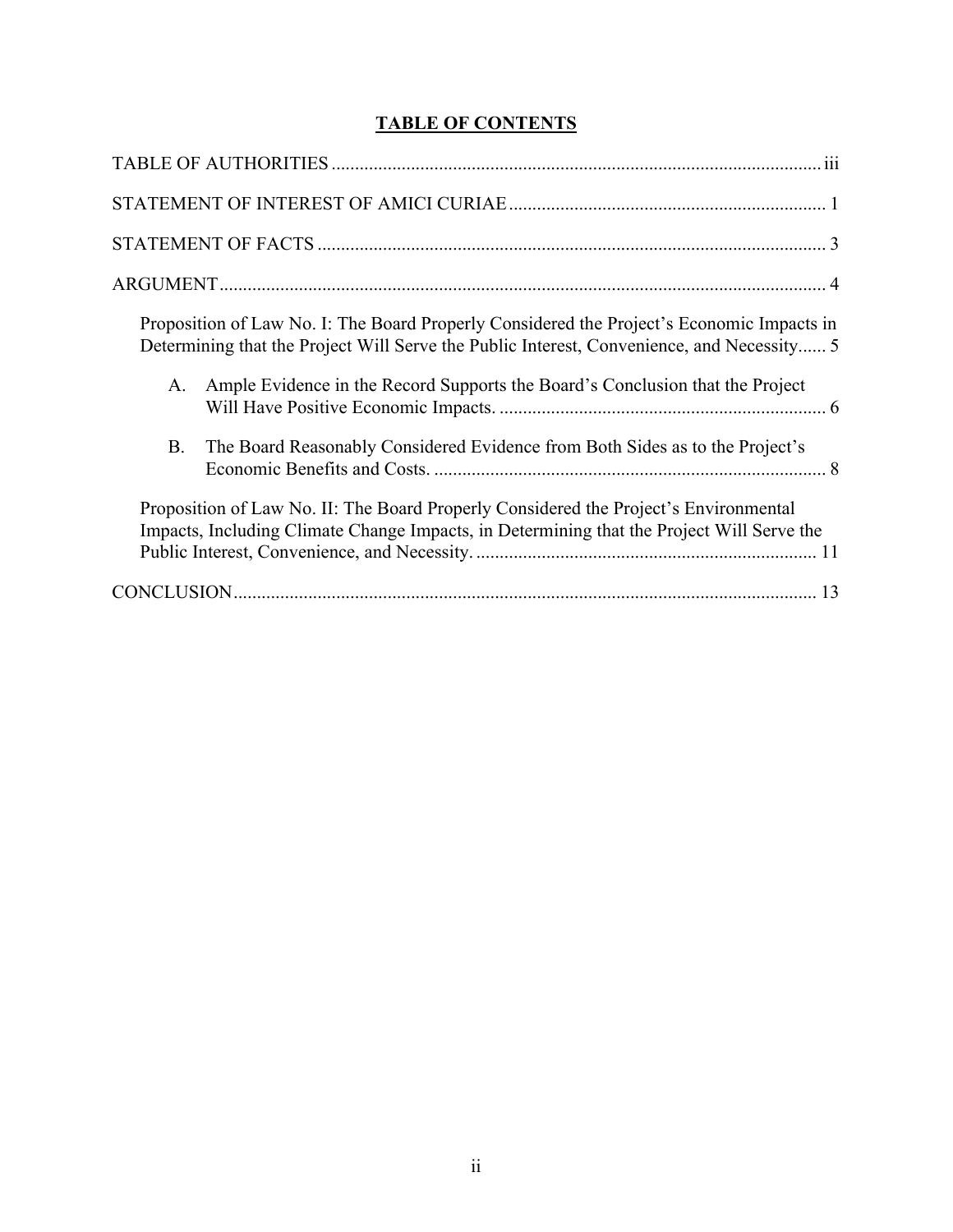# **TABLE OF AUTHORITIES**

## <span id="page-2-0"></span>**Cases**

| Harris Design Servs. v. Columbia Gas of Ohio, Inc., 154 Ohio St.3d 140, 2018-Ohio-2395, 112  |
|----------------------------------------------------------------------------------------------|
| In re Application of Black Fork Wind Energy, L.L.C., 138 Ohio St.3d 43, 2013-Ohio-5478, 3    |
| In re Application of Champaign Wind, L.L.C., 146 Ohio St.3d 489, 2016-Ohio-1513, 58 N.E.3d   |
| In re Application of Columbus S. Power Co., 129 Ohio St.3d 271, 2011-Ohio-2638, 951 N.E.2d   |
| In re Application of Duke Energy Ohio, Inc., 166 Ohio St.3d 438, 2021-Ohio-3301  4, 5, 8, 10 |

## **Statutes**

# **Other Authorities**

| J. Angel et al., <i>Climate Change 2018: Midwest, in</i> IMPACTS, RISKS, AND ADAPTATION IN THE<br>UNITED STATES: FOURTH NATIONAL CLIMATE ASSESSMENT, VOLUME II (Reidmiller et al. eds.,                                                                 |  |
|---------------------------------------------------------------------------------------------------------------------------------------------------------------------------------------------------------------------------------------------------------|--|
| Minal Pathal et al., Climate Change 2022: Technical Summary, in CLIMATE CHANGE 2022:<br>MITIGATION OF CLIMATE CHANGE. CONTRIBUTION OF WORKING GROUP III TO THE SIXTH<br>ASSESSMENT REPORT OF THE INTERGOVERNMENTAL PANEL ON CLIMATE CHANGE (Priyadarshi |  |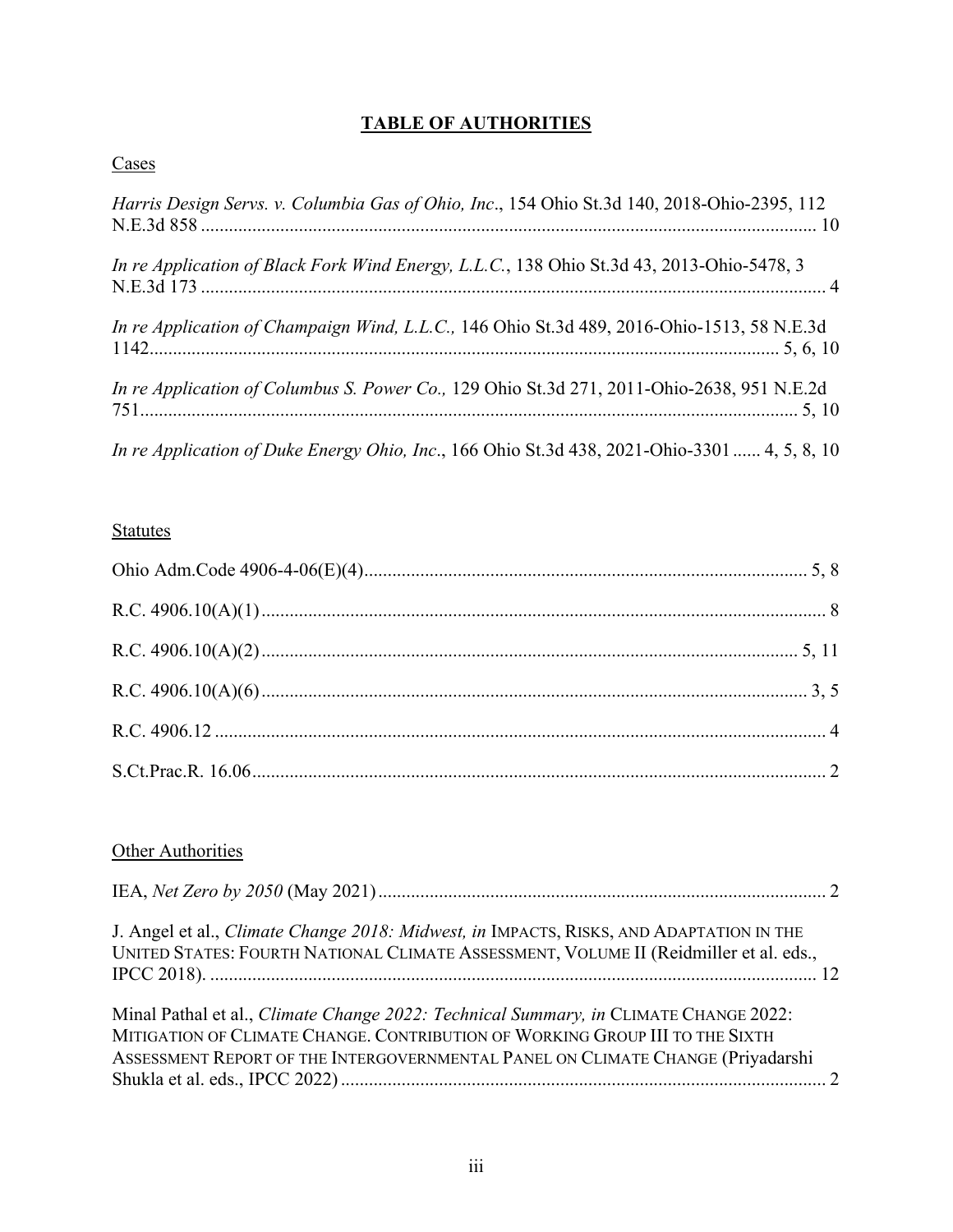| Ohio Dep't of Pub. Safety & Ohio Emergency Mgmt. Agency, State of Ohio Enhanced Hazard |  |
|----------------------------------------------------------------------------------------|--|
|                                                                                        |  |
|                                                                                        |  |
| IIS ENVIDONMENTAL PROTECTION AGENCY WHAT CLIMATE CHANGE MEANS FOR OHIO (AUG)           |  |

| U.S. ENVIRONMENTAL PROTECTION AGENCY, WHAT CLIMATE CHANGE MEANS FOR OHIO (AUG. |  |
|--------------------------------------------------------------------------------|--|
|                                                                                |  |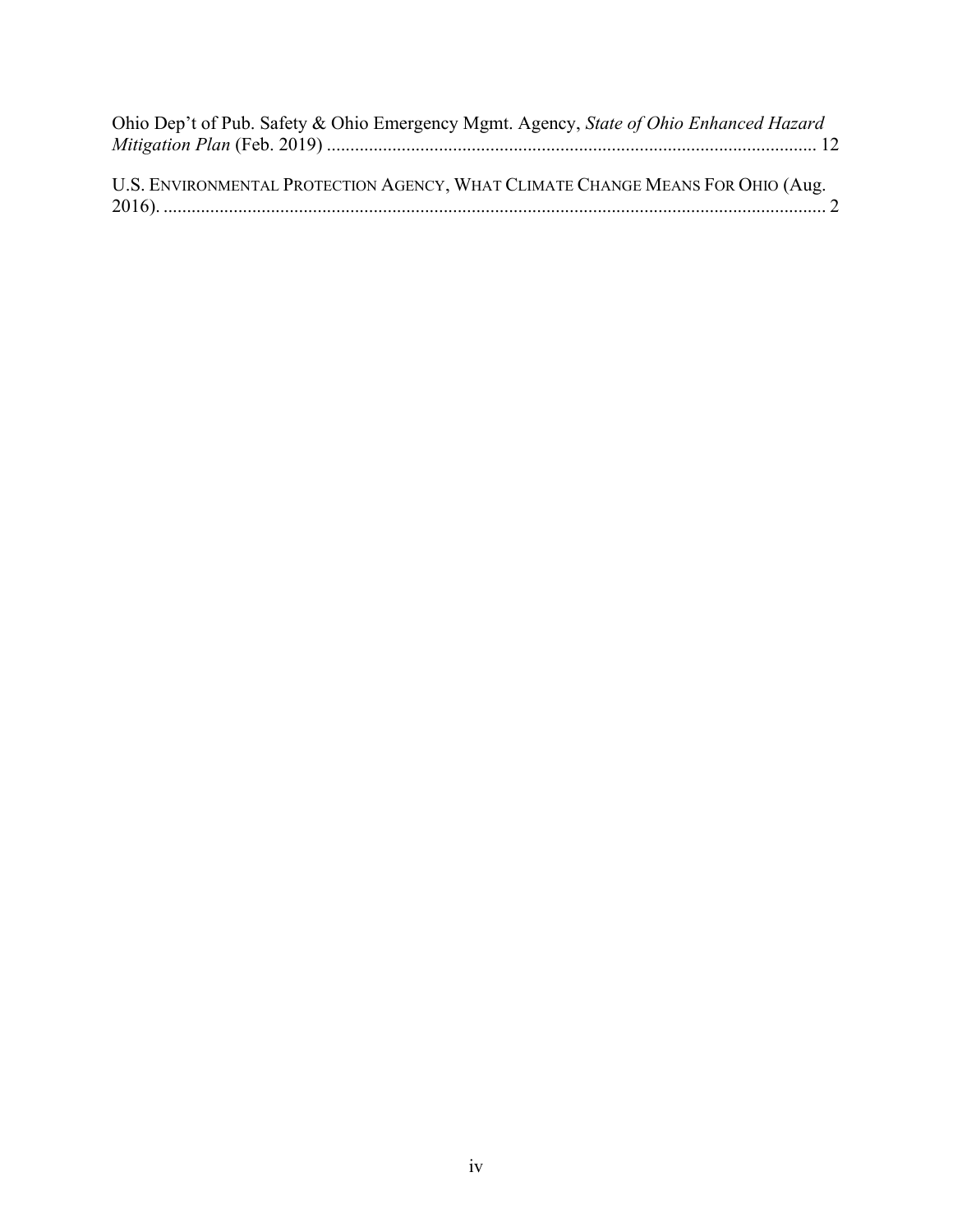### **STATEMENT OF INTEREST OF AMICI CURIAE**

<span id="page-4-0"></span>Tom Yingling and Kevin Erf ("Local Farmers") are longtime residents of Huron County.[1](#page-4-1) Both are landowners and farmers who have signed agreements to lease their wind rights to Firelands Wind, LLC ("Firelands"), which plans to construct turbines on their properties as part of the Emerson Creek Wind Farm (the "Project").

Local Farmers have an interest in the Project's future, not only as leaseholders, but as farmers whose livelihoods are vulnerable to the impacts of climate change and as members of a community that is poised to benefit economically from the Project. The Project will create jobs, inject hundreds of millions of dollars into the local economy, and increase local tax revenues, which fund the local public schools and other services that Local Farmers and their families use or will use.

If the Court overrules the Ohio Power Siting Board's ("Board") June 24, 2021 decision (the "Opinion") granting Firelands a Certificate of Compatibility and Public Need ("Certificate"), Local Farmers would be denied the supplemental income they expected to receive when they agreed to lease their wind rights. In addition, overruling the Board's Opinion would harm Local Farmers in the long term by impeding the development of zero-carbon energy, which is necessary to avoid the worst impacts of climate change. The greenhouse gas emissions generated by burning fossil fuels are having serious impacts on the climate in ways that affect Local Farmers, including by increasing the frequency and severity of flooding, droughts, and high temperatures. *See* U.S. ENVIRONMENTAL PROTECTION AGENCY, WHAT

<span id="page-4-1"></span><sup>&</sup>lt;sup>1</sup> Tom Yingling owns property and resides at 6247 Young Road, Bellevue, OH 44811, and coowns Woodside Farms, Inc. Kevin Erf owns property and resides at 4704 Yingling Road Bellevue 44811, and co-owns Erf Family Farms, Inc.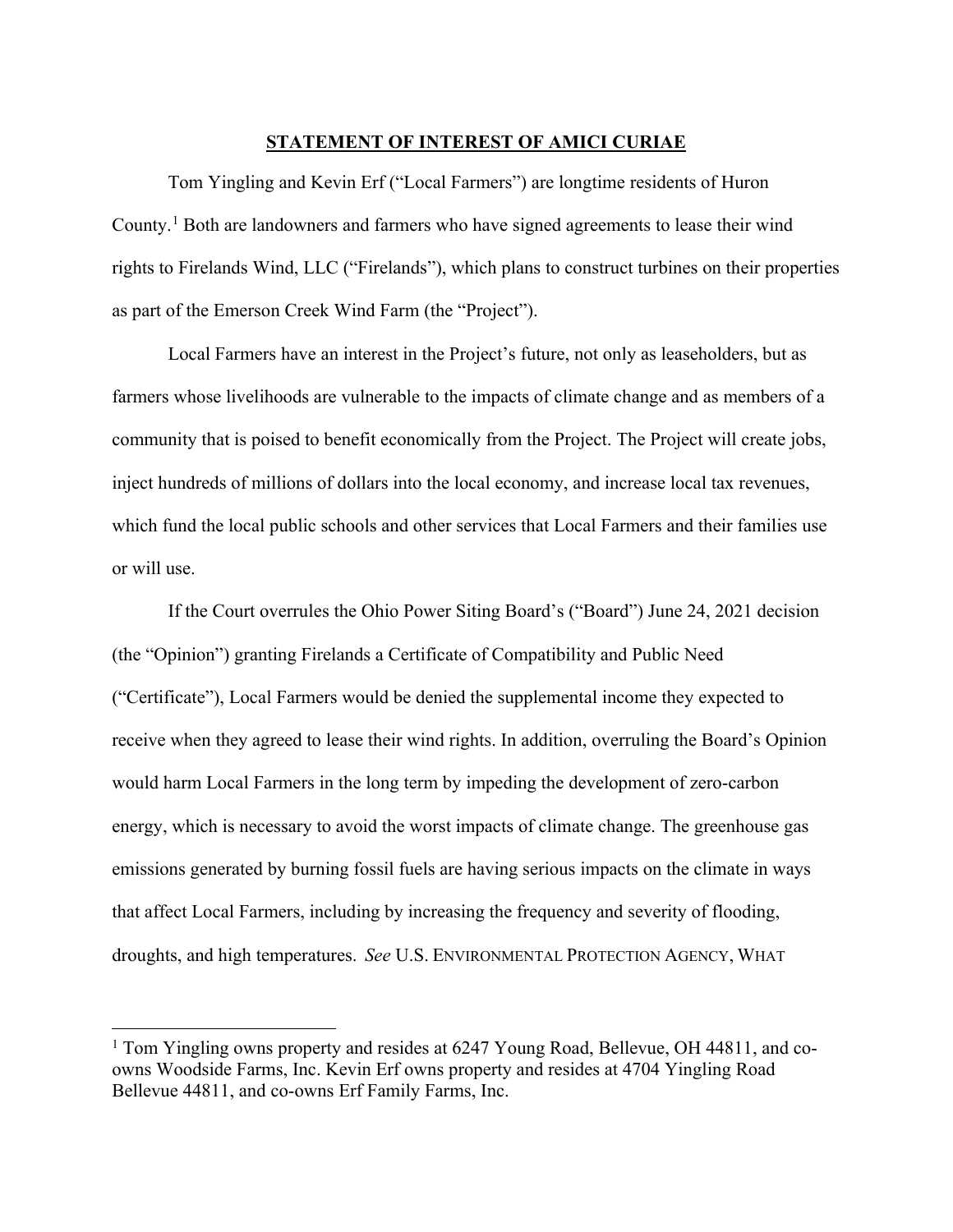## CLIMATE CHANGE MEANS FOR OHIO at 2 (Aug. 2016), *available at* [https://](https://19january2017snapshot.epa.gov/sites/production/files/2016-09/documents/climate-change-oh.pdf)

[19january2017snapshot.epa.gov/sites/production/files/2016-09/documents/climate-change-](https://19january2017snapshot.epa.gov/sites/production/files/2016-09/documents/climate-change-oh.pdf)

[oh.pdf.](https://19january2017snapshot.epa.gov/sites/production/files/2016-09/documents/climate-change-oh.pdf) Moreover, as the Intergovernmental Panel on Climate Change found in its April 4, 2022 report, rapid and immediate reductions of greenhouse gas emissions are necessary to limit the increase in average global temperatures to no more than 1.5°C above pre-industrial levels. Any increase in excess of 1.5°C would gravely endanger the wellbeing of humans and the natural ecosystems on which human life depends. Minal Pathal et al., *Climate Change 2022: Technical Summary, in* CLIMATE CHANGE 2022: MITIGATION OF CLIMATE CHANGE. CONTRIBUTION OF WORKING GROUP III TO THE SIXTH ASSESSMENT REPORT OF THE INTERGOVERNMENTAL PANEL ON CLIMATE CHANGE TS-23 to TS-40 (Priyadarshi Shukla et al. eds., IPCC 2022), *available at* [https://www.ipcc.ch/report/ar6/wg2/downloads/report/](https://www.ipcc.ch/report/ar6/wg2/downloads/report/%E2%80%8BIPCC_AR6_WGII_FinalDraft_TechnicalSummary.pdf) [IPCC\\_AR6\\_WGII\\_FinalDraft\\_TechnicalSummary.pdf.](https://www.ipcc.ch/report/ar6/wg2/downloads/report/%E2%80%8BIPCC_AR6_WGII_FinalDraft_TechnicalSummary.pdf) A rapid buildout of a large number of wind facilities is one essential component of limiting temperature rise. To achieve that goal, the International Energy Agency calls for increasing annual additions of wind energy to 630,000 megawatts (MW) worldwide by 2030, approximately four times the amount installed in 2020. IEA, *Net Zero by 2050* (May 2021) at 14, *available at* [https://www.iea.org/reports/net-zero-by-](https://www.iea.org/reports/net-zero-by-2050)[2050.](https://www.iea.org/reports/net-zero-by-2050)

Pursuant to S.Ct.Prac.R. 16.06, Local Farmers timely submit this amicus brief advising the Court of their support for the Project and urging affirmance of the Board's Opinion. Consistent with their interests and priorities, Local Farmers' amicus brief focuses on the reasonableness of the Board's assessment that the Project will have a positive economic impact on the local economy and that the Project will also serve the public interest, convenience, and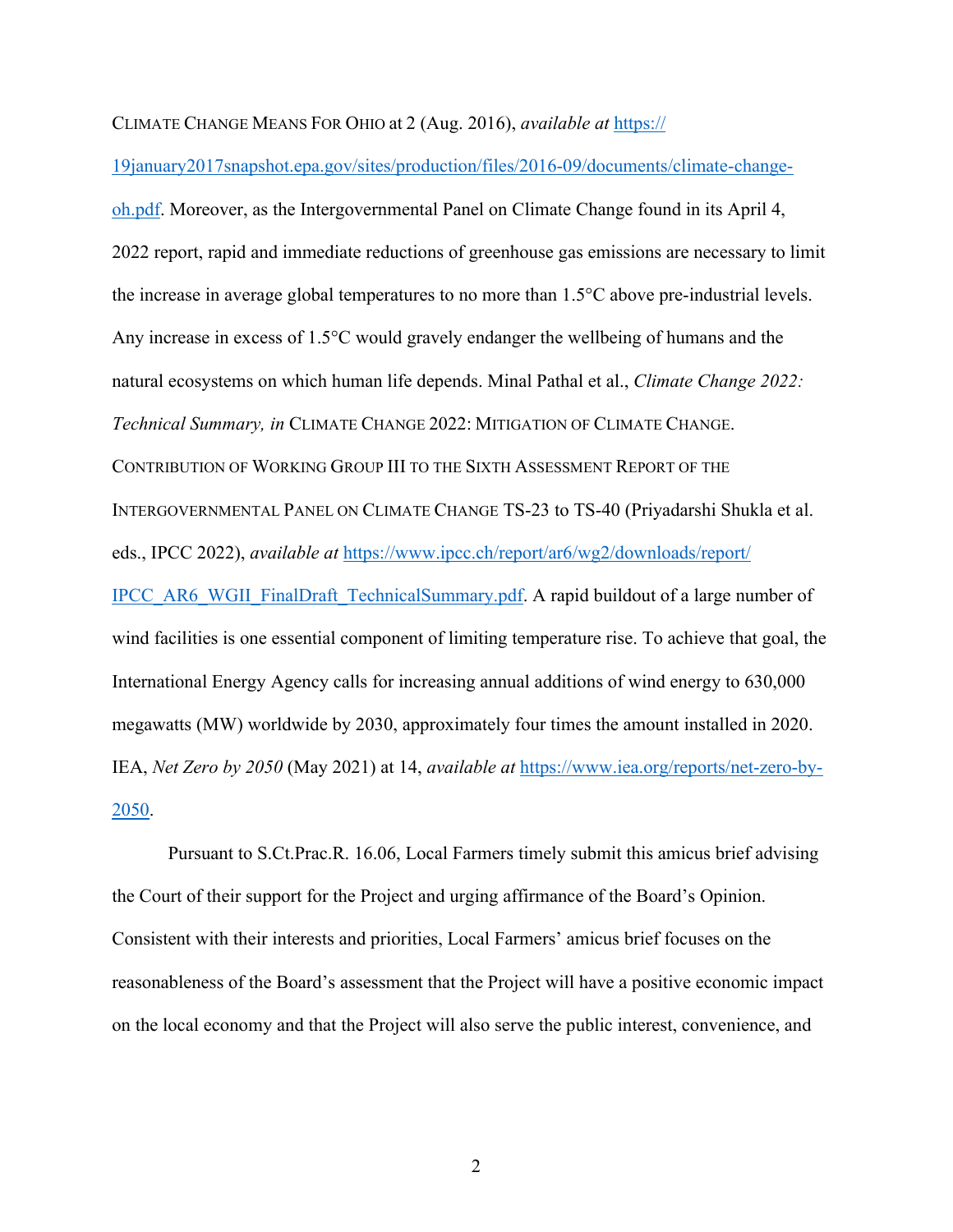necessity for environmental reasons, including avoiding climate change, under Ohio Revised Code ("R.C.") 4906.10(A)(6).

#### **STATEMENT OF FACTS**

<span id="page-6-0"></span>Firelands filed a pre-application notification letter on October 26, 2018, regarding the construction of a 297.66 MW wind energy facility located in Erie and Huron Counties. (2018 Appl., ICN  $1.$ )<sup>[2](#page-6-1)</sup> On November 15, 2018, Firelands held a public informational meeting to discuss the Project at the Bronson-Norwalk Conservation League Facility in Norwalk, Ohio. (Staff Report, ICN 89, 5.) Firelands filed the application for the Emerson Creek Wind Farm with the Board on January 31, 2019. (2019 Appl., ICN 4.) The project area is comprised of approximately 32,000 acres of leased land involving approximately 1,000 parcels. (Staff Report, ICN 89, 7.) Firelands filed four supplements between March and October 2019. (*Id*. at 5−6.) On April 3, 2019, Firelands held a second informational meeting at the Bellevue Veterans of Foreign Wars facility in Bellevue, Ohio. (*Id*. at 5.)

On March 2, 2020, Board Staff issued a Report of Investigation (Staff Report, ICN 89) recommending that the Board grant Firelands a Certificate with certain conditions. (*Id*. at 75–82.) A public hearing was held on August 20, 2020. (Joint Stipulation, ICN 124, 2.) On September 11, 2020, Firelands filed a stipulation signed by Firelands, the City of Willard, the Board of Commissioners of Huron County, the Board of Trustees of Richmond Township of Huron County, the Board of Trustees of Norwich Township of Huron County, Local Farmers, and Staff. (Joint Stipulation, ICN 124.) The stipulation largely adopted the recommendations made by the Board Staff's report, with minor modifications. (*See id*. at 2–9.) At an adjudicatory hearing held

<span id="page-6-1"></span><sup>&</sup>lt;sup>2</sup> Citations to "ICN" refer to the Index of Records on Appeal. Abbreviations are consistent with the Supreme Court of Ohio's *Writing Manual* (2nd ed., effective July 1, 2013).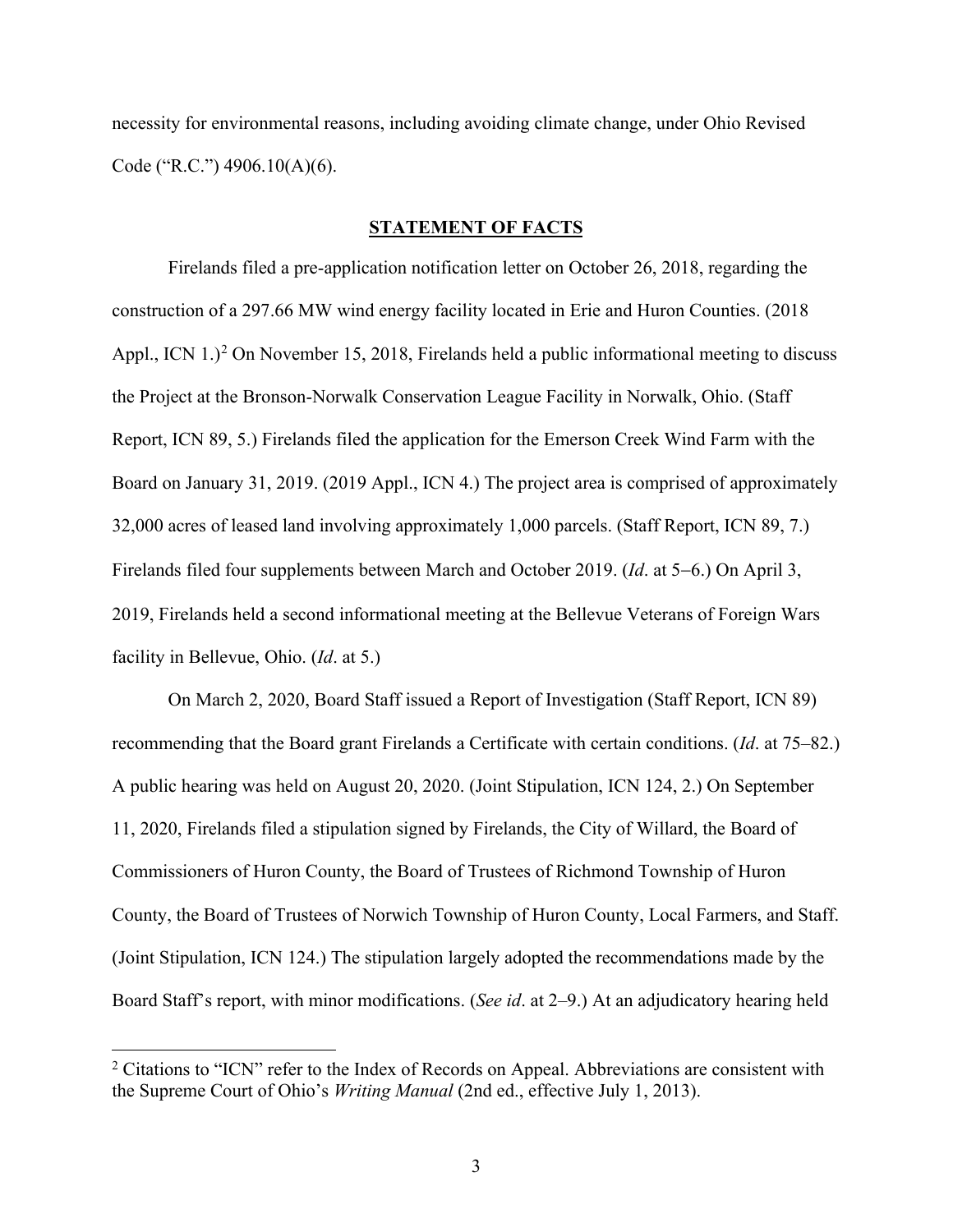from October 5–16, 2020, the Administrative Law Judges heard cross-examination of witnesses from Firelands, Staff, Local Farmers, and local resident intervenors. (*See* Tr. Vol. I–IX.) Following the close of the hearing, the parties filed initial and reply briefs arguing for and against the issuance of a Certificate based on information in the record. (ICNs 169–176.)

The Board issued its Opinion (ICN 182) on June 24, 2021, granting a Certificate to Firelands for the "construction, operation, and maintenance of the wind-powered electric generation facility, subject to the conditions set forth in the Joint Stipulation and this Order." (Opinion at  $\P$  2[3](#page-7-1)0.) Appellants (the "Project opponents")<sup>3</sup> filed an application for rehearing on July 23, 2021, (ICN 183), which was denied by the Board on November 18, 2021. (ICN 190.) The Project opponents filed their notice of appeal on January 14, 2022, and their merit brief on April 15, 2022. (Appellants' Br.)

#### **ARGUMENT**

<span id="page-7-0"></span>Under R.C. 4906.12, the Court must apply the same standard of review to a Board order that it would apply to an order of the Public Utilities Commission: the Court only "will reverse, vacate, or modify a board order 'if, upon consideration of the record, [it is] of the opinion that such order was unlawful or unreasonable.'" *In re Application of Duke Energy Ohio, Inc*., 166 Ohio St.3d 438, 2021-Ohio-3301, ¶ 11 (quoting R.C. 4903.13); *see also In re Application of Black Fork Wind Energy, L.L.C.*, 138 Ohio St.3d 43, 2013-Ohio-5478, 3 N.E.3d 173, ¶ 10. Importantly, "[the Court] will presume orders are reasonable; it falls to an appellant to upset that

<span id="page-7-1"></span><sup>&</sup>lt;sup>3</sup> Alvin Didion, Patricia Didion, Jane Fox, Marvin Hay, Theresa Hay, Patricia Olsen, Sheila Poffenbaugh, Walt Poffenbaugh, Christina Popa, John Popa, Lori Riedy, Charles Rogers, Kenn Rospert, Dennis Schreiner, Sharon Schreiner, Donna Seaman, William Seaman, Deborah Weisenauer, Kenneth Weisenauer, and Gerard Wensink, and Black Swamp Bird Observatory are the appellants in this case.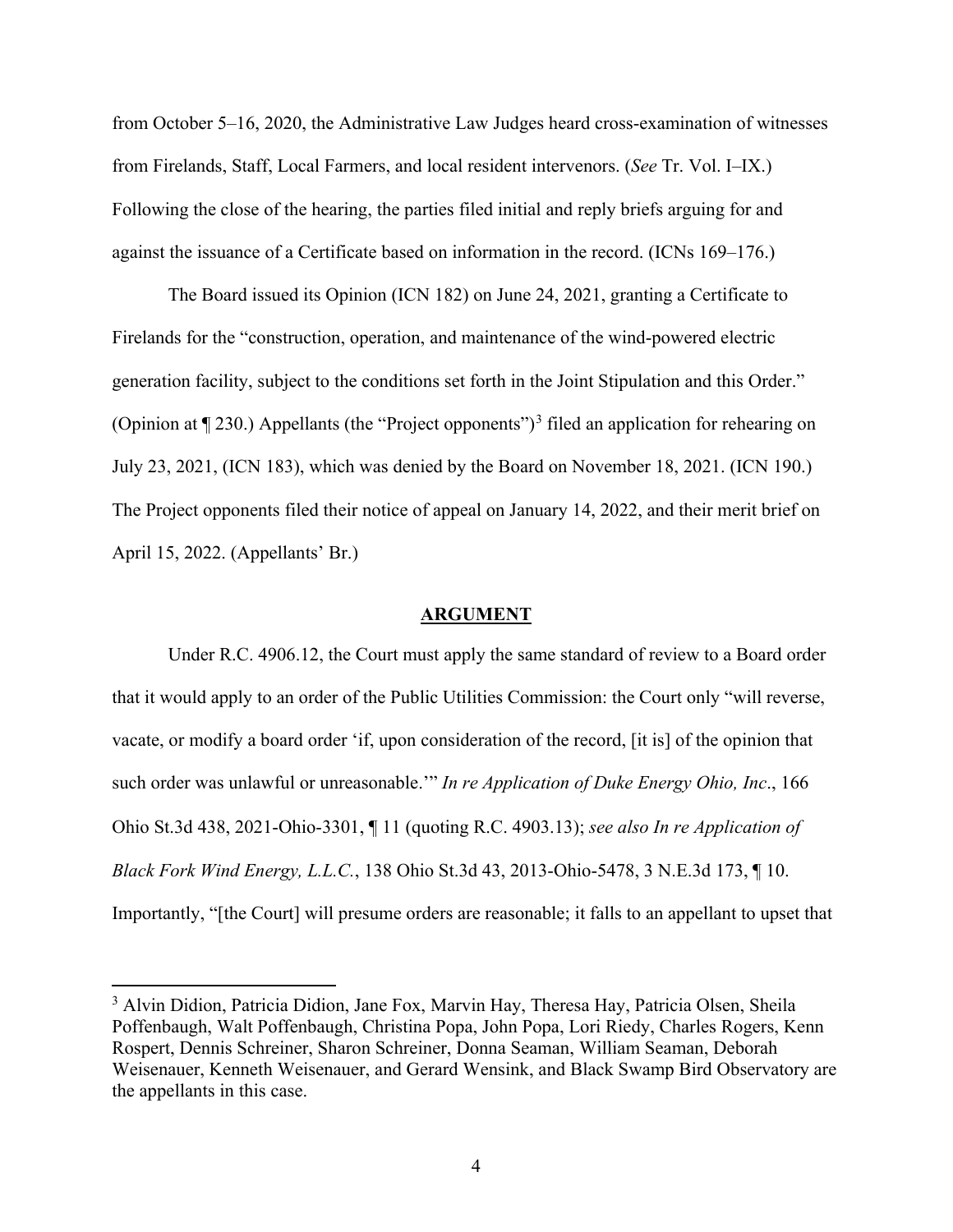presumption." *Duke Energy Ohio, Inc*., 166 Ohio St.3d 438, 2021-Ohio-3301, ¶ 79 (citing *In re Application of Columbus S. Power Co.,* 129 Ohio St.3d 271, 2011-Ohio-2638, 951 N.E.2d 751, ¶ 18). In addition, while the Court reviews legal questions de novo, the Court "will not reverse or modify a [power siting] board decision as to questions of fact when the record contains sufficient probative evidence to show that the board's decision was not manifestly against the weight of the evidence and was not so clearly unsupported by the record as to show misapprehension, mistake or willful disregard of duty." *In re Application of Champaign Wind, L.L.C.,* 146 Ohio St.3d 489, 2016-Ohio-1513, 58 N.E.3d 1142, ¶ 7.

The Board's Opinion granting the Certificate was supported by extensive evidence in the administrative record and was based on a reasonable review of evidence and arguments from both sides. First, the Board properly considered the Project's economic impacts in accordance with Ohio Adm.Code 4906-4-06(E)(4) in reaching its decision that the Project will serve the public interest, convenience, and necessity within the meaning of R.C. 4906.10(A)(6). Second, the Board also properly considered the Project's probable environmental impact in accordance with R.C.  $4906.10(A)(2)$ , including the threat of climate change, in reaching that decision.

## <span id="page-8-0"></span>**Proposition of Law No. I: The Board Properly Considered the Project's Economic Impacts in Determining that the Project Will Serve the Public Interest, Convenience, and Necessity.**

The Board's decision to grant the Certificate was based on a lawful and reasonable consideration of the Project's economic impacts. First, there is ample evidence of economic benefits in the administrative record to support the Board's assessment that the Project is economically beneficial. Second, the Board reasonably considered evidence from both sides in reaching that decision.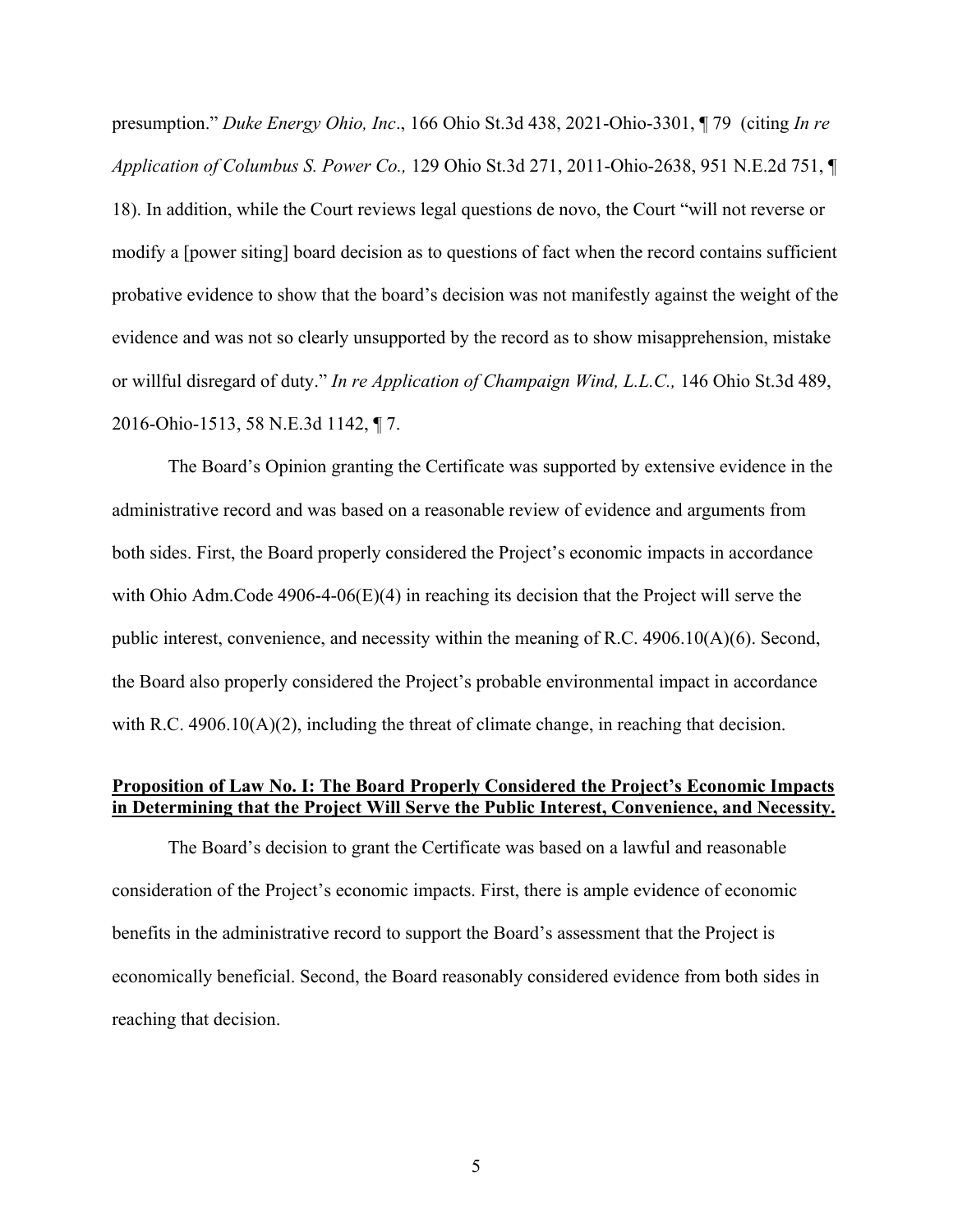## <span id="page-9-0"></span>**A. Ample Evidence in the Record Supports the Board's Conclusion that the Project Will Have Positive Economic Impacts.**

Here, the record contains "sufficient probative evidence to show that the board's decision was not manifestly against the weight of the evidence and was not so clearly unsupported by the record as to show misapprehension, mistake or willful disregard of duty." *In re Application of Champaign Wind, L.L.C.,* 146 Ohio St.3d 489, 2016-Ohio-1513, 58 N.E.3d 1142, ¶ 7. Indeed, the Board's assessment that "the project is consistent with the socioeconomic conditions in the project area and should be approved pursuant to this consideration" (Opinion at  $\P$  65) is supported by ample evidence. To facilitate the assessment of the Project's anticipated economic impacts, Firelands submitted a thorough socioeconomic impact report (2019 Appl. Ex. F, ICN 8) and provided supplemental data in response to requests by the Staff of the Board ("Staff"). (*See*  Sixth Resp., ICN 78.) Local Farmers and Staff contributed further economic analyses through reports (*see, e.g.*, Staff Report, ICN 89) and testimony (*see, e.g.*, Erf Test., ICN 144; Yingling Test., ICN 145). The information on the record included direct economic impacts, such as the purchase of inputs from local sources, the spending of income earned by workers, annual labor revenues, and the income effect of taxes, as well as indirect impacts, such as the increase in sales of other industry sectors in the region. (2019 Appl., ICN 4, 38.) The Board assessed this data, along with arguments and evidence from Project opponents, throughout its decision-making process. (*See* Opinion ¶¶ 58–65, 178–179.)

Evidence in the administrative record shows that the Project will generate direct local economic benefits, bringing much-needed revenue and income to local governments and residents. (*See* 2019 Appl., ICN 4, 35–38.) According to data submitted by Firelands, Project construction will produce \$62.9 million in employment earnings and \$170.4 million in economic output. (Opinion ¶ 58.) Firelands further estimates that the Project will create demand for 53 full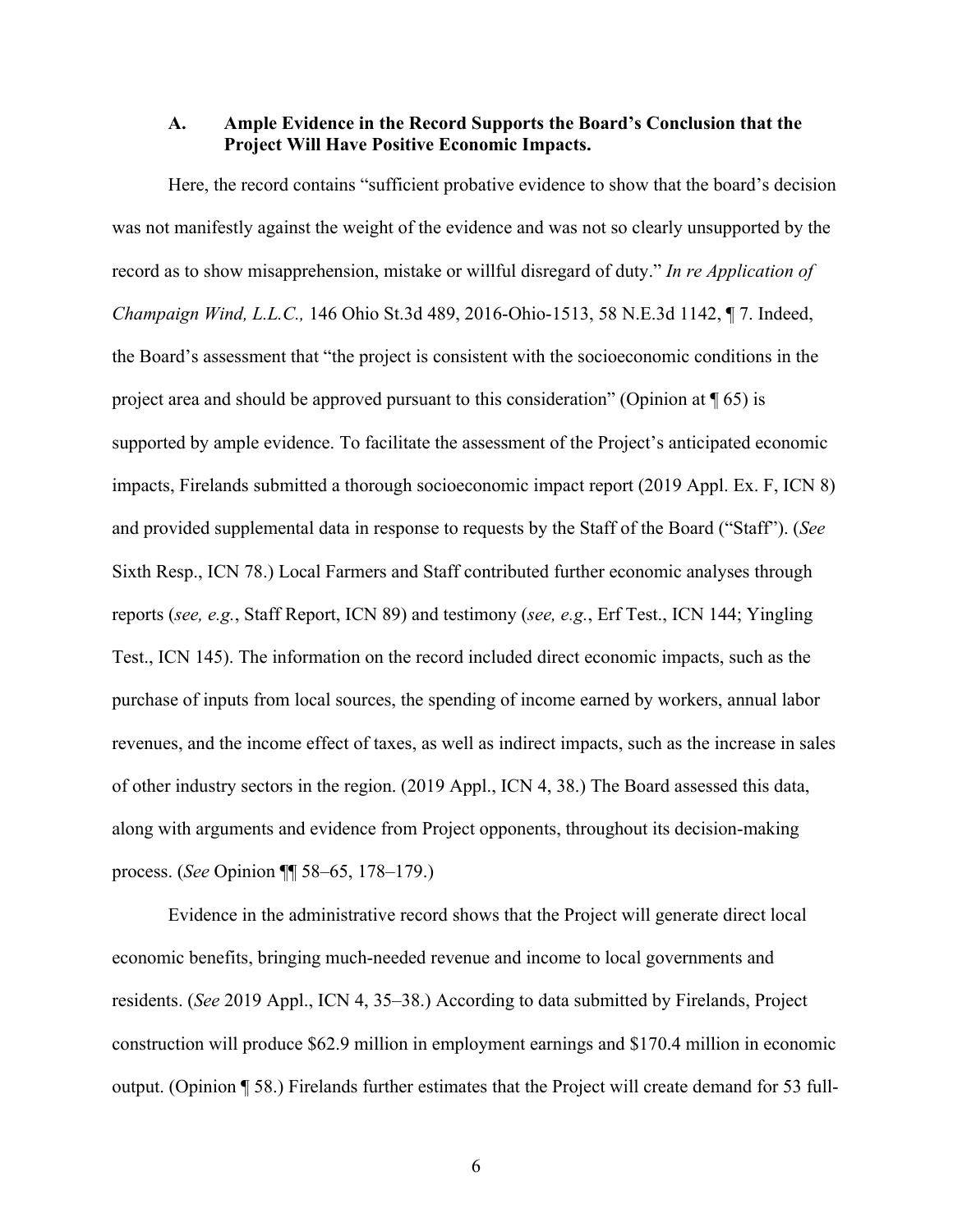time jobs throughout the life of the Project, generating approximately \$3.1 million per year in earnings, and \$10.6 million per year in economic output. (*Id.* ¶¶ 58, 178; 2019 App., ICN 4, 37.)

The record shows that Firelands will pay real and personal property taxes of between \$6,000 and \$9,000 per MW of nameplate capacity every year throughout the life of the Project, the minimum and maximum rates set by R.C. 5727.75. (*See* 2019 Appl., ICN 4, 37.) With a nameplate capacity of 297.66 MW, the increase in local tax revenues will be between approximately \$1.8 million and \$2.7 million per year. (Opinion at ¶ 58; 2019 Appl., ICN 4, 37.) Over a 30-year period, local tax benefits will total \$50-60 million for Huron County and \$20-22 million for Erie County. (Opinion at ¶ 178; Firelands Ex. 31, 19.) Taxing districts that will benefit from the increased revenue include nine municipalities, along with seven school districts. (2019 Appl., ICN 4, 37.) This additional tax revenue will improve educational opportunities for the children of local residents and support maintenance of municipal land, community programs, and public safety.

According to evidence that Local Farmers submitted to the record, "payments to participating landowners ease the financial burden of farmers by providing a significant income stream without impairing the overall farming characteristics of the local farming community." (Opinion at ¶ 59; *see also* Erf Test., ICN 144, 3; Yingling Test., ICN 145, 3.) Annual lease payments from the Project will provide farmers with revenue to help them maintain ownership of their land as farmland and avoid conversion to other uses. (*See* Opinion at ¶ 171; Pub. Hr'g Tr. IMO, 45–48, 197; Local Farmers' Initial Br., ICN 171, 5–7.)

In addition to direct benefits, there is evidence that the Project will have indirect economic benefits. For example, evidence in the record shows that indirect economic impacts of increased household income will benefit local commerce and industry. (2019 Appl., ICN 4, 37.)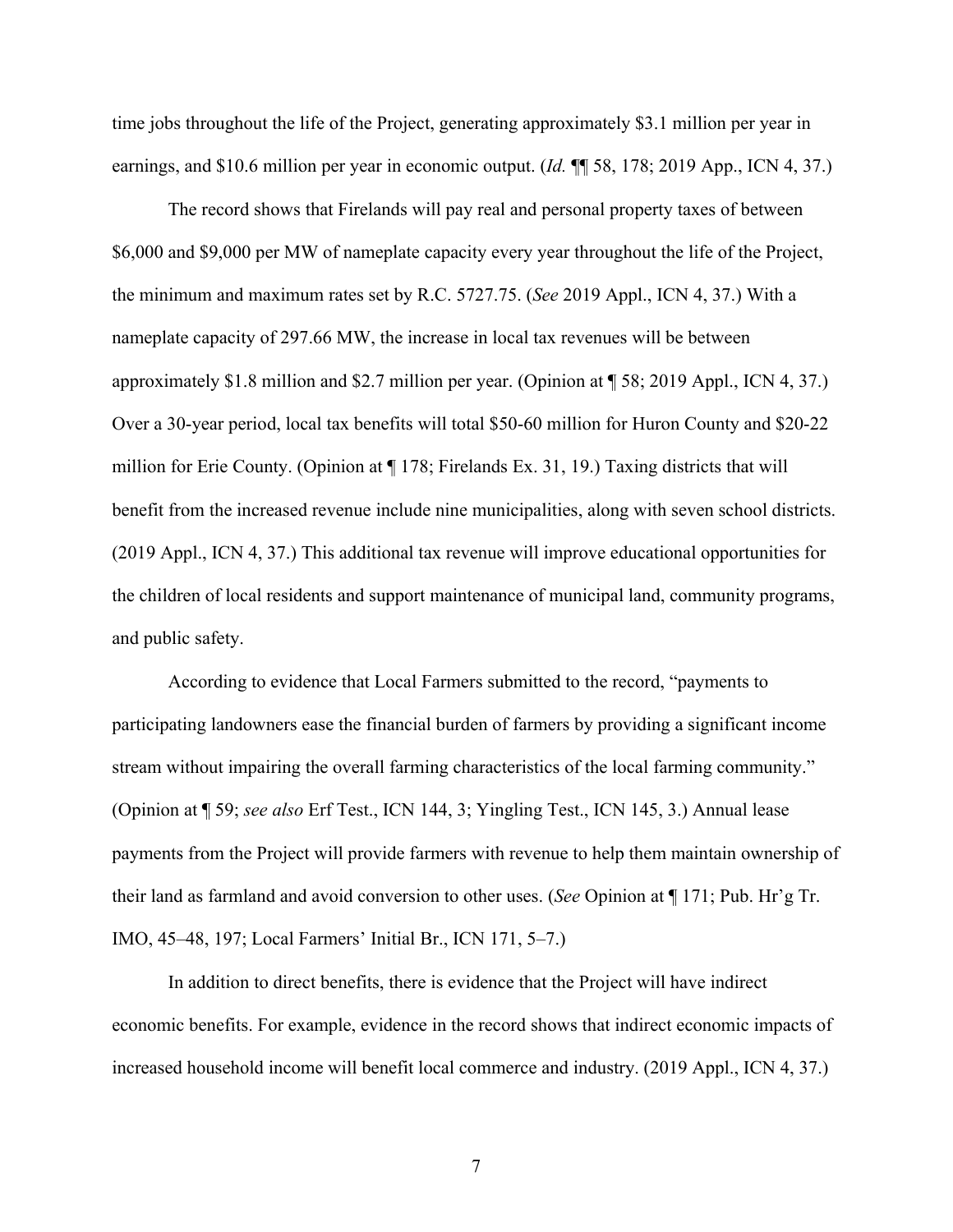### <span id="page-11-0"></span>**B. The Board Reasonably Considered Evidence from Both Sides as to the Project's Economic Benefits and Costs.**

Despite ample support in the administrative record for the Board's Opinion, Project opponents claim that the Board lacked support for its assessment that the Project will serve the public interest, convenience, and necessity because Firelands itself did not expressly quantify potential negative economic impacts. (Appellants' Br. at 39.) The Project opponents argue, among other things, that Firelands should have assessed "whether its electricity production would displace and reduce the electricity sales" of a certain nuclear power plant located in a different county and then "quantif[ied] the direct and indirect losses" to that power plant and other unspecified energy suppliers "in terms of lost jobs, lost tax revenues, and the ripple effects on the local economy from the loss of revenue from the loss of jobs." (*Id.*)

But there is no such requirement. Ohio Administrative Code  $4906-4-06(E)(4)$  requires generally that applicants "provide an estimate of the economic impact of the proposed facility on local commercial and industrial activities." The statute *does not*, however, require applicants themselves to quantify negative impacts, and Project opponents have offered no support for the proposition that Firelands was required to do so (*see* Appellants' Br. at 37–40). "[E]conomic impact" is not defined in Ohio Administrative Code 4906 or R.C. Title 49, and there is no statutory or common law basis for interpreting the law to require quantification of negative impacts by an applicant. *See Duke Energy*, 166 Ohio St.3d 438, 2021-Ohio-3301, at ¶¶ 29–30 (declining to interpret "need" in R.C.  $4906.10(A)(1)$  as "the general public's need" when the statute did not define the term as such). Finally, the nuclear power plant that Project opponents suggest may suffer a reduction of electricity sales is not located in either of the two counties where the Project will be located. Thus, to the extent there would be any tax impact resulting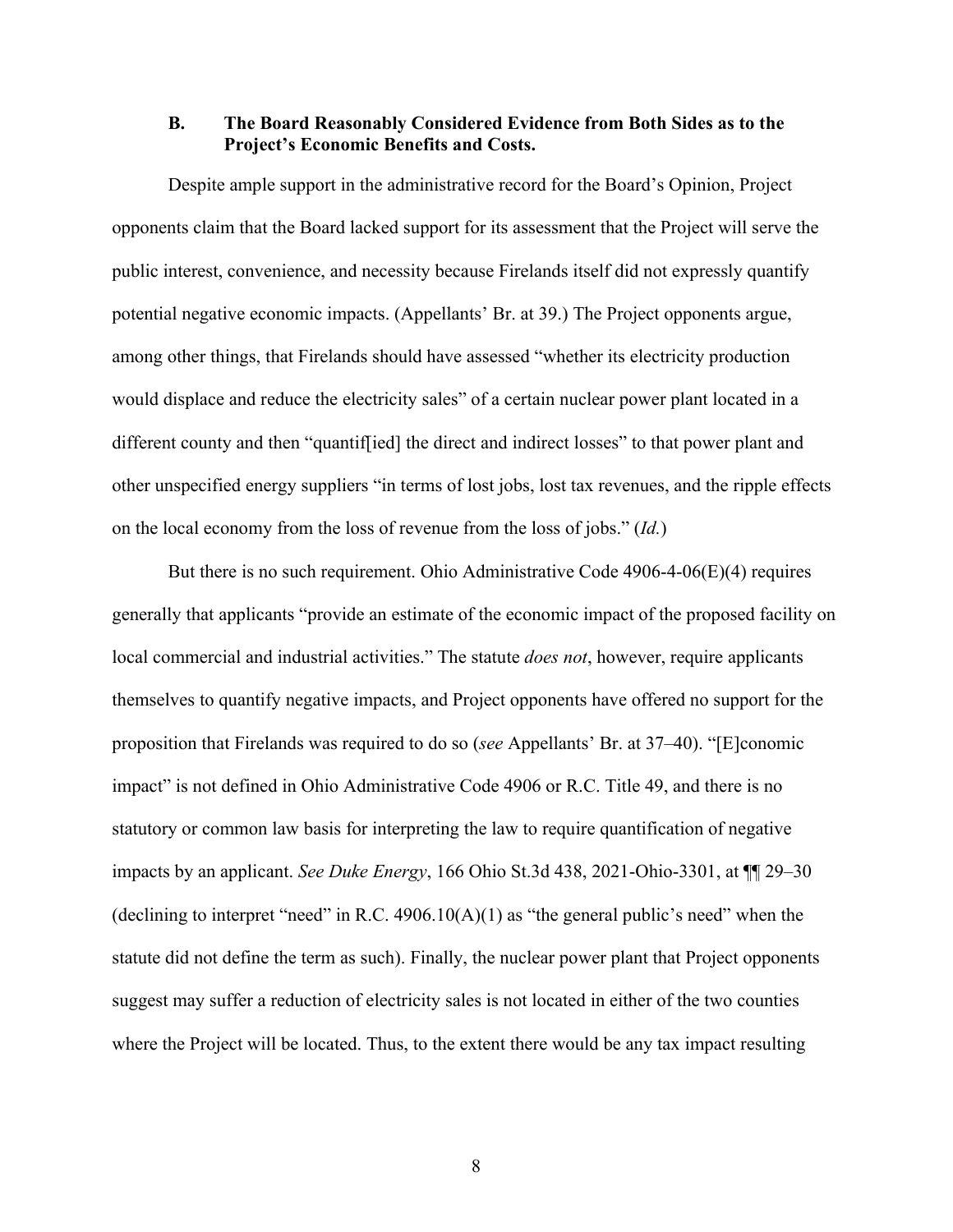from displacement of energy at the nuclear plant, that impact primarily would be felt outside of the counties where the Project is located.

Here, the Board reasonably considered evidence of economic impacts submitted by both sides. It was not, as Project opponents suggest, a "one-sided" exercise. (*See* Appellants' Br. at 39.) As the Board explained in its Opinion, Project opponents offered testimony regarding the potential negative economic impacts of the Project. The Board noted that "[a]mong those opposing the project, primary concerns related to \* \* \* negative economic impacts from the project[.]" (Opinion at ¶ 45.) The Board then described the Project opponents' economic arguments in detail. (*See* Opinion at ¶¶ 61–64, 173).

Ultimately, the Board reasonably concluded that, upon "[b]alancing the[] considerations" raised by both sides, the Project "is consistent with the socioeconomic conditions in the project area and should be approved pursuant to this consideration." (Opinion at  $\P$  65.) The Board further explained in its Opinion: "While we acknowledge the concerns raised in opposition to the project, we conclude that the project strikes a reasonable balance of the competing local interests in terms of protecting public safety, environmental concerns, landowner rights, renewable energy, and local governmental financial concerns." (Opinion at ¶ 179.)

Finally, the Project opponents suggest that the Court should disregard Firelands' computer-based economic modeling because it was prepared by "a consultant trained as a biologist and environmental scientist, not as an economist." (Appellants' Br. at 38.) However, the Project opponents fail to identify any requirement in the statute or case law that such modeling must be performed by an economist. Indeed, in an energy siting case decided last year, the Court rejected a similar argument that the Board's "findings regarding the propensity of caverns to leak are flawed because the findings do not derive from a geologist's testimony."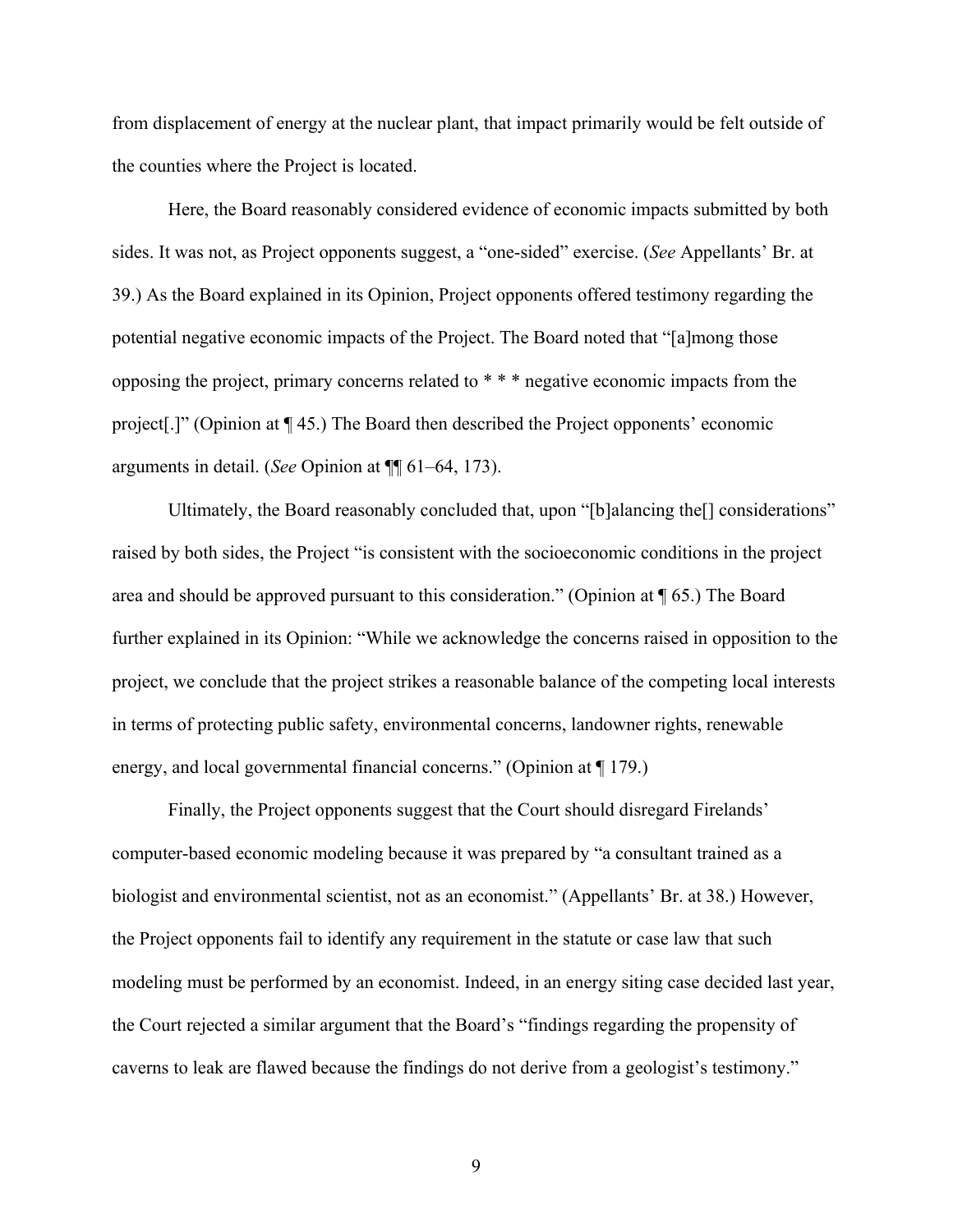*Duke Energy*, 166 Ohio St.3d 438, 2021-Ohio-3301, ¶ 36.) In rejecting that argument, the Court explained that the project opponents had "cite[d] no requirement that the board must base its decision on such testimony." *Id.* Ultimately, the Court in that case "'defer[red] to the [board's] credibility determinations in its role as finder of fact' because [the geologist's] testimony provide[d] 'sufficient probative evidence' to support the board's finding." *Id.* (quoting *Harris Design Servs. v. Columbia Gas of Ohio, Inc*., 154 Ohio St.3d 140, 2018-Ohio-2395, 112 N.E.3d 858, ¶ 14). The Court should do the same here and defer to the Board's credibility determinations, consistent with the Court's previous holding that it "will presume orders [of the Board] are reasonable." *Duke Energy*, 166 Ohio St.3d 438, 2021-Ohio-3301, ¶ 79.

\* \* \*

The Project opponents fail to establish that the Board's conclusion that the project is "consistent with the socioeconomic conditions in the project area and should be approved pursuant to this consideration" (Opinion at ¶ 65) was either "manifestly against the weight of evidence" or "so clearly unsupported by the record as to show misapprehension, mistake or willful disregard of duty." *In re Application of Champaign Wind, L.L.C.,* 146 Ohio St.3d 489, 2016-Ohio-1513, 58 N.E.3d 1142, ¶ 7. The Board's Opinion is supported by ample evidence in the record and based on reasonable review of evidence submitted by both sides. The Project opponents simply disagree with the Board's analysis and conclusions, which is not sufficient to justify reversal. *See Columbus S. Power Co*., 129 Ohio St.3d 271, 2011-Ohio-2638, 951 N.E.2d 751 at ¶ 17 ("[Appellant] has done little more than register its disagreement with the commission's approach. That is not enough to justify reversal").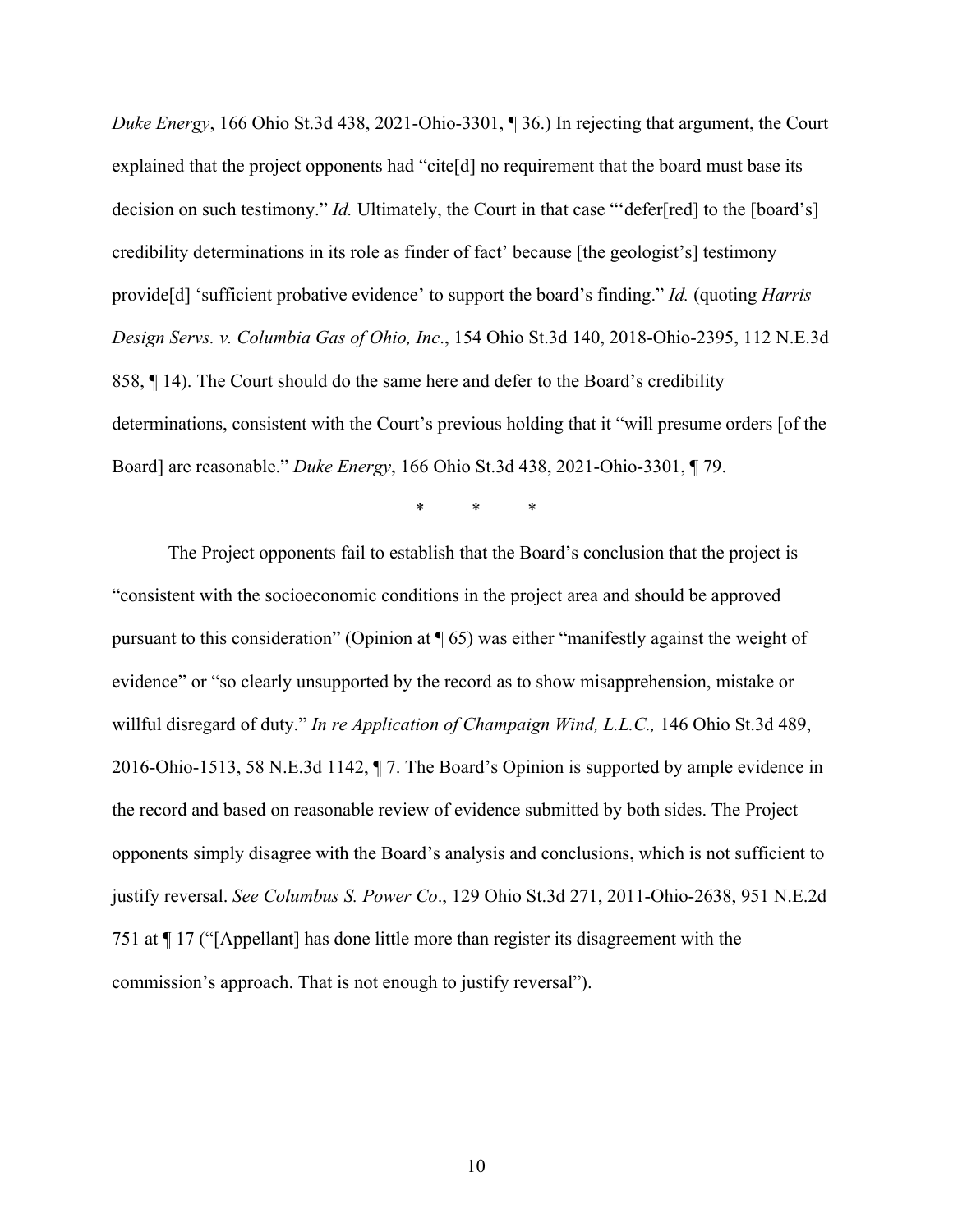## <span id="page-14-0"></span>**Proposition of Law No. II: The Board Properly Considered the Project's Environmental Impacts, Including Climate Change Impacts, in Determining that the Project Will Serve the Public Interest, Convenience, and Necessity.**

The Board lawfully and reasonably considered the Project's probable environmental impact pursuant to R.C. 4906.10( $A$ )(2), including the threat of climate change, in determining that the Project "will serve the public interest, convenience, and necessity" within the meaning of R.C. 4906.10(A)(6). As with economic impacts, the Board appropriately balanced support for the Project, as expressed by Local Farmers and others, against opposition to the Project and reasonably found the evidence in support more persuasive.

The record contains ample evidence—submitted by Local Farmers and other community members—that approving the Project will have a "positive impact on reducing the state's production of greenhouse gases" (Opinion at ¶ 165) and help to avoid climate change by "creating power sources that are independent of fossil fuels" (Opinion at ¶ 59). The Board further noted that, among those in favor of the Project, testimony emphasized "the benefits of renewable energy." (Opinion at ¶¶ 46, 168.)

In their merit brief, the Project opponents do not mention the threat of climate change. In fact, their brief contains only one oblique reference to renewable power, which is buried in a block quotation. (Appellants' Br. at 34.) Equally important, the Project opponents fail to acknowledge the real and unavoidable tradeoffs between fighting climate change and minimizing avian collisions with renewable energy infrastructure. Rather, they flatly assert, without acknowledging those tradeoffs, that "[t]he Project [d]oes [n]ot [r]epresent [t]he [m]inimum [a]dverse [i]mpact [u]nder R.C. 4906.10(A)(3), [b]ecause [it] [w]ill [k]ill Bald Eagles." (*Id.* at 40.) In addition, the Project opponents fail to acknowledge the additional, yet unrequired, lengths to which Firelands has gone in order to minimize wildlife impacts, including, among many other measures, hiring a "Staff-approved environmental specialist," who will be "on site during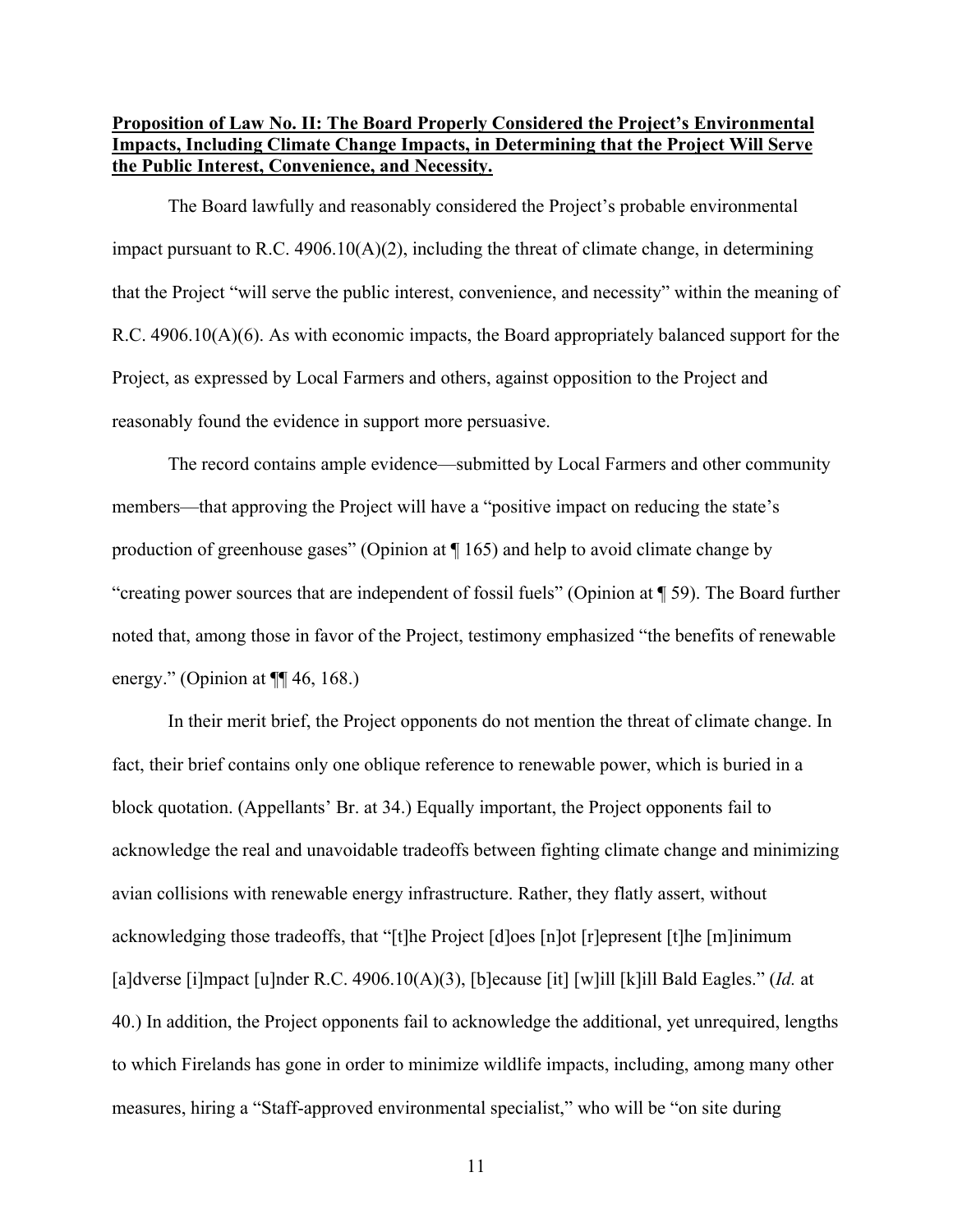construction activities that may affect sensitive areas," and who "shall have authority to stop construction to assure that unforeseen environmental impacts do not progress and recommend procedures to resolve the impact." (Opinion at  $\P$  50(18).)

Here, the Board properly considered Local Farmers' evidence about climate change in reaching its decision that the Project will serve the public interest, convenience, and necessity per R.C. 4906.10(A)(6). Climate change is already harming individuals and municipalities throughout Ohio, including Local Farmers, by causing extreme and unpredictable weather. As Local Farmers stated in the record: "Climate change is impacting everything we do every day. Everything is unpredictable, and unpredictability leads to income instability." (Local Farmers' Initial Br., ICN 171, 3.) In assessing whether the Project will serve the public interest, the Board properly cited climate change mitigation as a benefit of the Project. (Opinion at ¶¶ 59, 165.)

The Board acted reasonably in taking these concerns seriously. Climate change is an urgent global problem, and it poses a grave threat to Ohio. In Midwestern states such as Ohio, "[c]limate change is expected to worsen existing health conditions and introduce new health threats by increasing the frequency and intensity of poor air quality days, extreme high temperature events, and heavy rainfalls." J. Angel et al., *Climate Change 2018: Midwest, in*  IMPACTS, RISKS, AND ADAPTATION IN THE UNITED STATES: FOURTH NATIONAL CLIMATE ASSESSMENT, VOLUME II (Reidmiller et al. eds., IPCC 2018) at 898, *available at*  https://nca2018.globalchange.gov/downloads/NCA4\_Ch21\_Midwest\_Full.pdf. Finally, as stated in Ohio's most recent Hazard Mitigation Plan, "[t]he fact that climate change is occurring is not disputed and over the past several decades there has been a marked increase in the frequency and severity of weather-related disasters, both nationally and in the state." Ohio Dep't of Pub. Safety & Ohio Emergency Mgmt. Agency, *State of Ohio Enhanced Hazard Mitigation Plan* (Feb. 2019)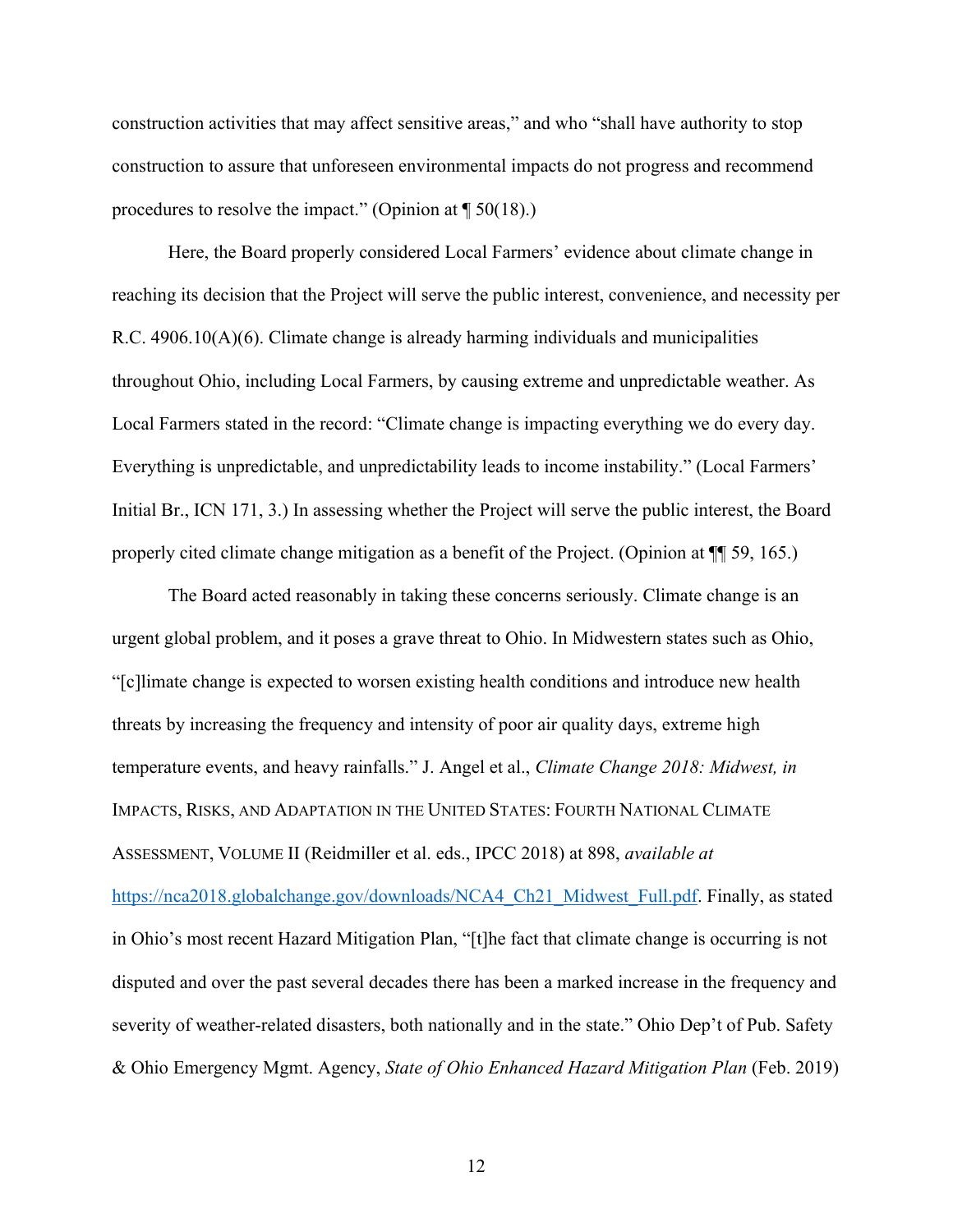at 2-220, *available at* https://bit.ly/32lcWrr. The Board's decision approving the Project will help to avoid these impacts and should be affirmed.

#### **CONCLUSION**

<span id="page-16-0"></span>The Board's Opinion granting the Project a Certificate is supported by ample evidence that the Project will serve the public interest, convenience, and necessity. To overturn the Opinion, the Project opponents would need to show that the Opinion was "manifestly against the weight of evidence" or "so clearly unsupported by the record as to show misapprehension, mistake or willful disregard of duty" or that it was otherwise unlawful. The Project opponents fail to meet that heavy burden. Rather, the evidence shows that the Project will support local livelihoods, generate tax revenue, and facilitate greenhouse gas emission reductions, which will benefit Local Farmers and their families as well as the greater community. The Board properly weighed local support for the Project against the opposition and reasonably concluded that the arguments and evidence in support were more persuasive. Therefore, the Court should affirm the Opinion.

Respectfully Submitted,

/s/ Trent A. Dougherty

Trent A. Dougherty (0079817) (Counsel of Record) Hubay | Dougherty LLC P.O. Box 12460 Columbus OH 43212 614-330-6752 trent@HubayDougherty.com

Michael B. Gerrard (PHV-21914-2020) Arnold & Porter Kaye Scholer LLP 250 W 55th St. New York, NY 10019 212-836-8000 Michael.Gerrard@arnoldporter.com COUNSEL FOR AMICI CURIAE, LOCAL FARMERS